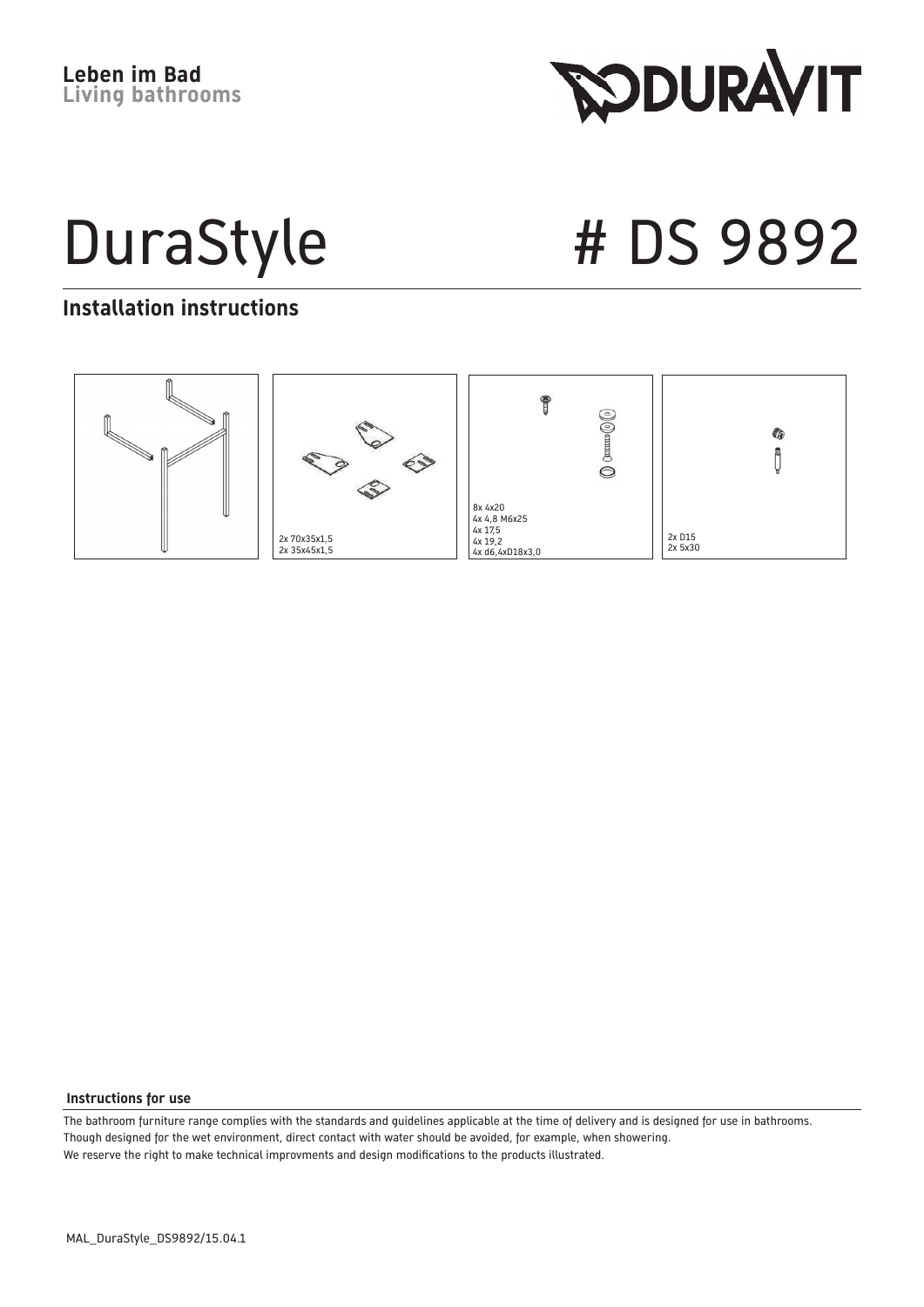



Using screw driver, screw four screws counter-clockwise. Connect left and right mounting with left and right tower rails.



Using screw driver, screw four screws counter-clockwise. Connect smaller left and right plates with the left and right console legs.



Using screw driver, screw two screws counter-clockwise.



Add two screws. The connect towel rails to the

Ø l

console legs.



Using screw driver tighten the towel rails.



The height of the console can be adjusted by turning the bottom screws either clockwise or counter-clockwise.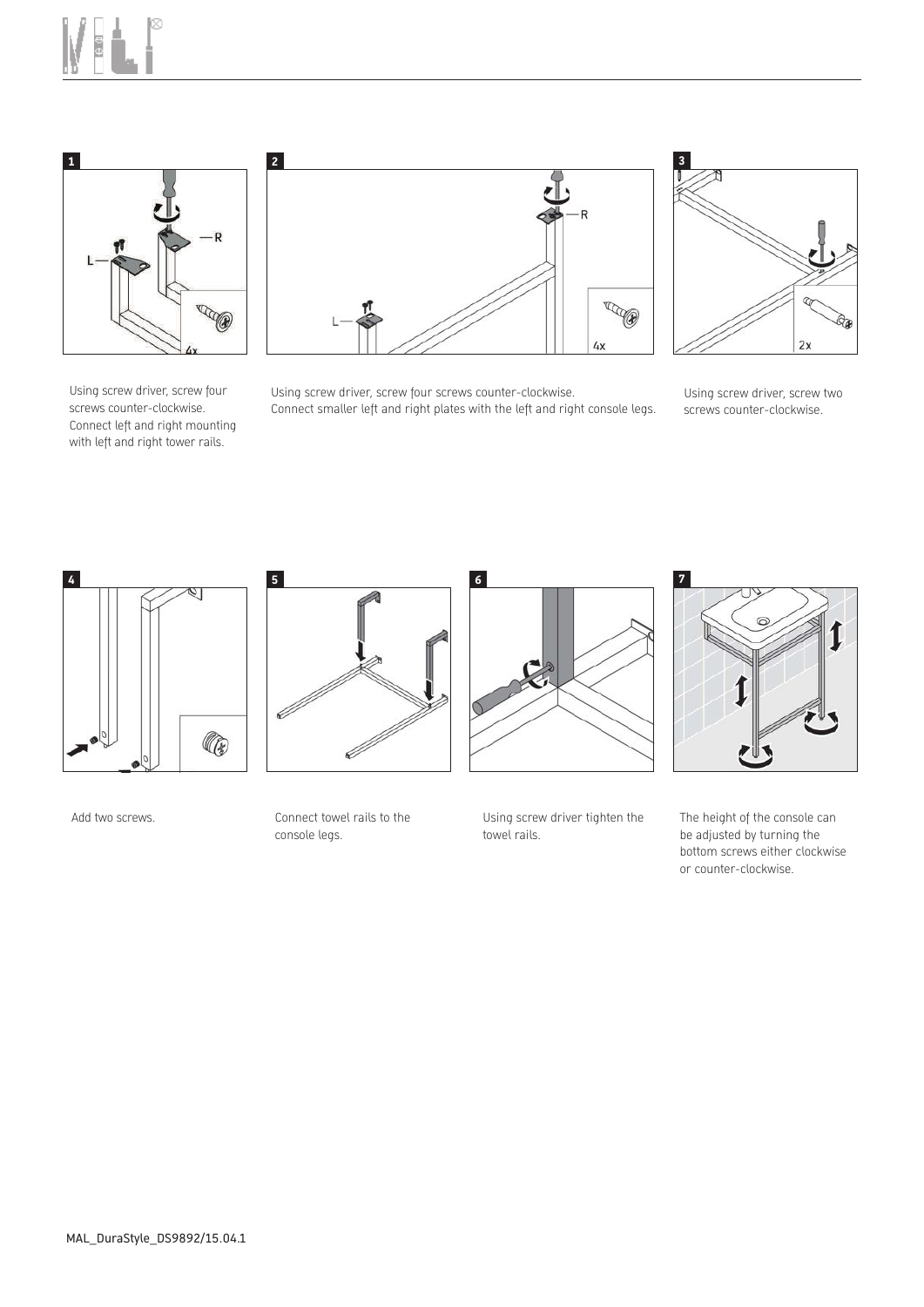







Check that four screws, eight washers and four caps are included.

Connect the console to the washbasin using screws and washers.

Attach four caps to the console.

Installation is complete.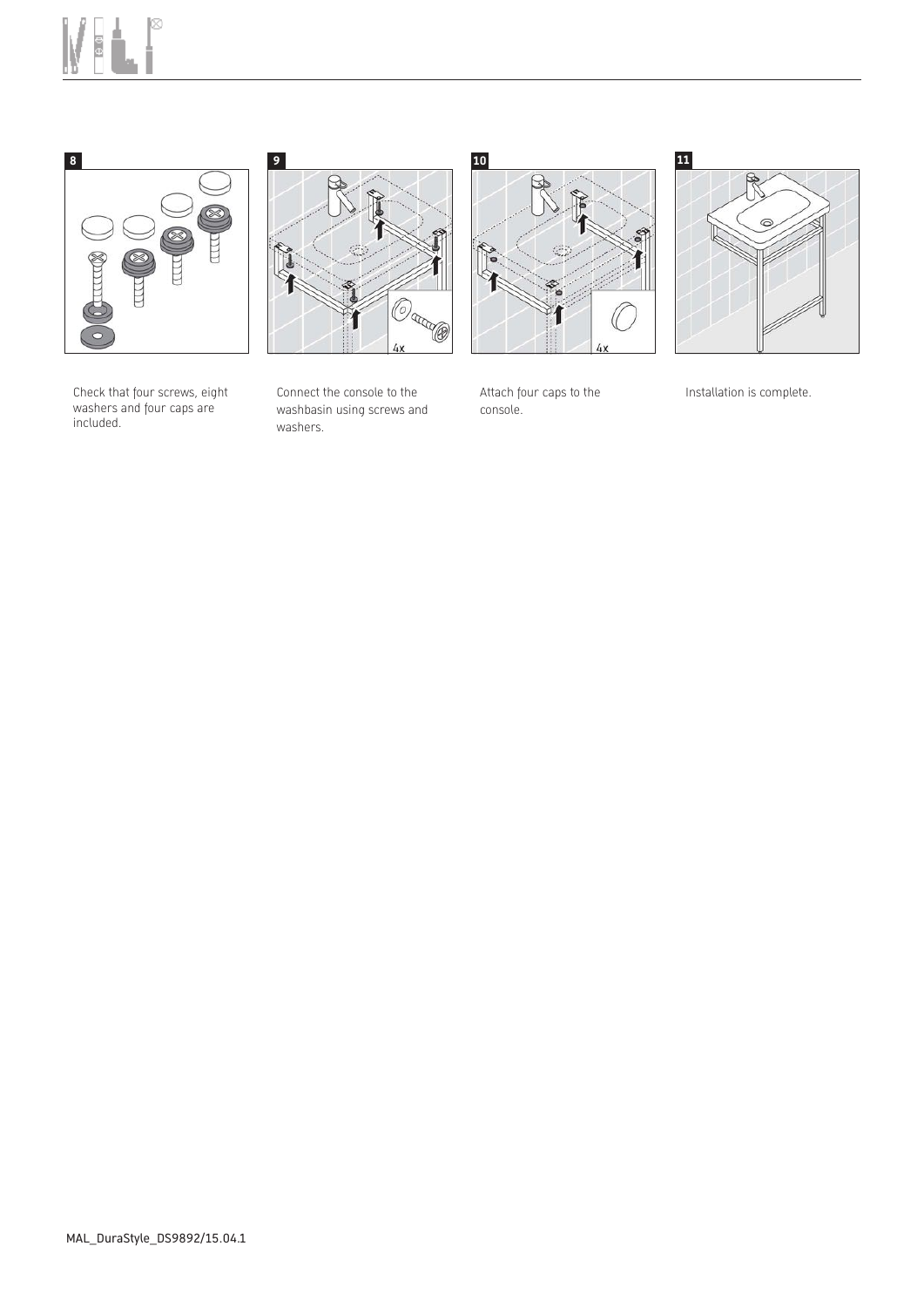Furniture complies with applicable requirements of the referenced standard(s): Safety Household and Commercial Furnishings (UL 962, 3rd ed. Issued: 07/07/08, Revised: 08/05/13) Portable Luminaires CSA C22.2 No. 12 - 1982 (R2004)

#### **IMPORTANT SAFETY INSTRUCTIONS**

When using an electrical furnishing, basic precautions should always be followed, including the following:

Read all instructions before using this furnishing.

#### **DANGER** To reduce the risk of electric shock:

1. Always power down all circuits before cleaning.

#### WARNING To reduce the risk of burns, fire, electric shock, or injury to persons:

1.Disconnect from power before putting on or taking off parts. A minimum of two people is required to remove and replace cabinet doors.

2. Close supervision is necessary when this furnishing is used by, or near children, invalids, or disabled persons.

3. Use this furnishing only for its intended use as described in these instructions. Do not use attachments not recommended by the manufacture.

4. Never operate this furnishing if it has a damaged cord or plug, if it is not working properly, if it has been dropped or damaged, or dropped into water. Return the furnishing to a service center for examination and repair.

- 5. Never drop or insert any object into any opening.
- 6. Do not use outdoors.
- 7. Do not operate where aerosol (spray) products are being used or where oxygen is being administered.

8. For loading always put heavier items at the bottom and not near the top in order to help prevent the possibility of the furnishing tipping over. MAXIMUM SHELF LOAD IN POUNDS ALLOWED: 6.61 lbs

9. To disconnect, power down all circuits.

10. Risk of Injury to Persons - do not place video equipment such as televisions or computer monitors on furnishing.

## **GROUNDING INSTRUCTIONS**

This product must be connected to a grounded metal, permanent wiring system, or an equipment - grounding conductor must be run with the circuit conductors and connected to the equipment grounding terminal or lead on the product.

# **ABOUT THE PRODUCT**

Products requiring electricity are designed to be switched at the wall and hardwired to a circuit provided by the customer. Product should be installed according to electrical code by a qualified technician. Read important safety instructions carefully. Direct wetting should be avoided. This products is intended for household/residential use only. We reserve the right to make technical improvements and to enhance the appearance of the products shown.

## **SAVE THESE INSTRUCTIONS**